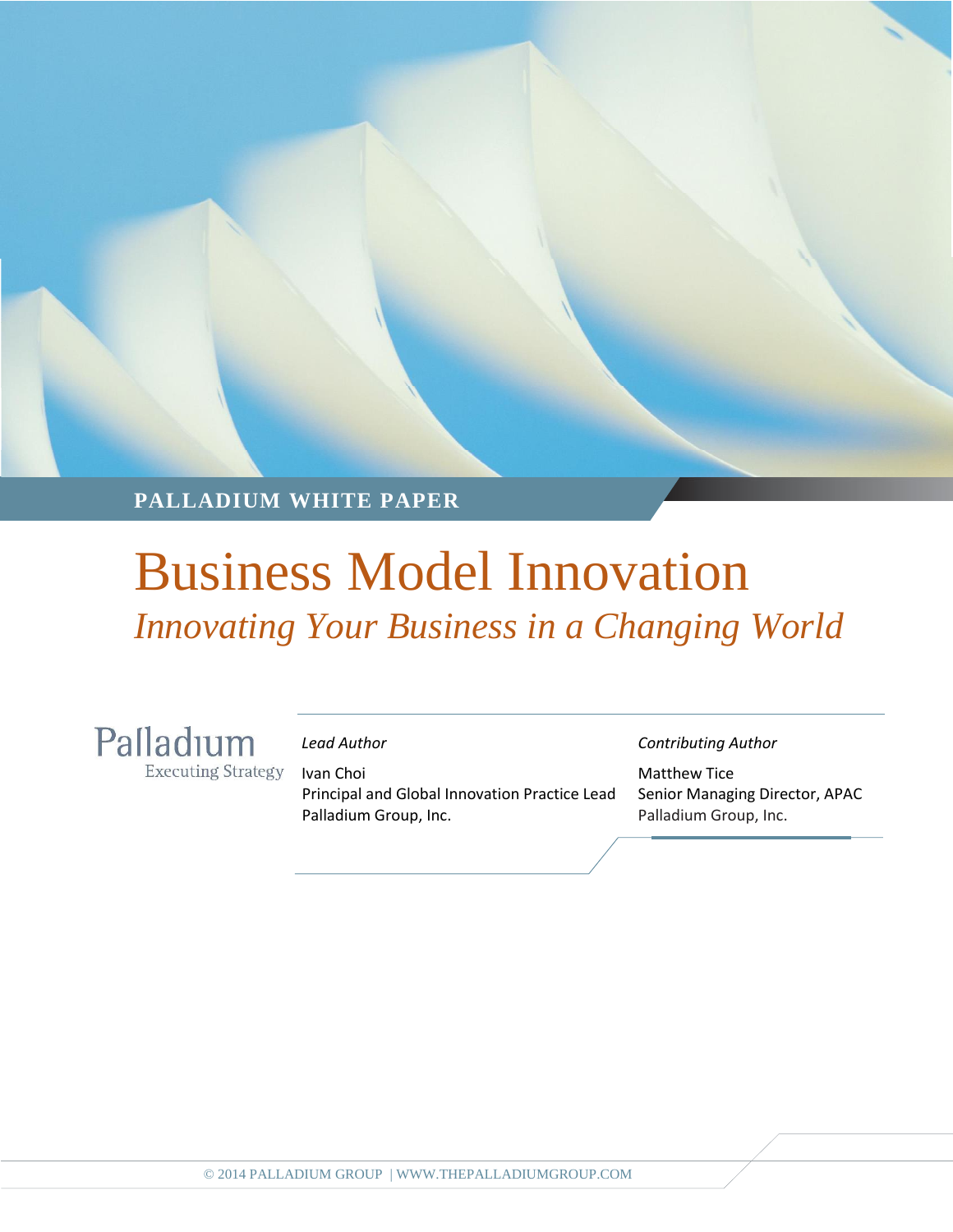#### **ARTICLE IN BRIEF**

Many executives find their organizations in a rapidly changing environment threatening the core profit engine. In every economic sector, both private and public, disruptive changes are underway and accelerating, driven by market volatility, technological advances, shifting demographics, regulatory changes, new competitors, and other factors testing the limits of the existing business models. Today, most organizations rely too heavily on new product development and process improvements, both incremental innovation approaches that offer little respite to counter these disruptive forces and therefore lead to diminishing returns over time.

Few organizations have the know-how nor the executive commitment to reinvent their business model (or value creation formula). Those that do, however, are rewarded with sustained margin growth and superior shareholder return.

The Palladium white paper gives an overview of Business Model Innovation (BMI), a new innovation discipline designed to help organizations change the way they create, capture, and deliver value. This white paper will:

- Introduce BMI and summarize the findings from several research studies that demonstrate the benefits of investing in BMI over other forms of innovation;
- Examine the key drivers of disruptive change;
- Present the BMI process and several frameworks and tools to characterize, deconstruct, and reconstruct business models (or develop new business models altogether);
- Discuss the lessons learned for implementing business model innovation and postulate a few issues for executive consideration.

*Few organizations have the know-how nor the executive commitment to reinvent their business model. Those that do, however, are rewarded with sustained margin growth and superior shareholder return." "*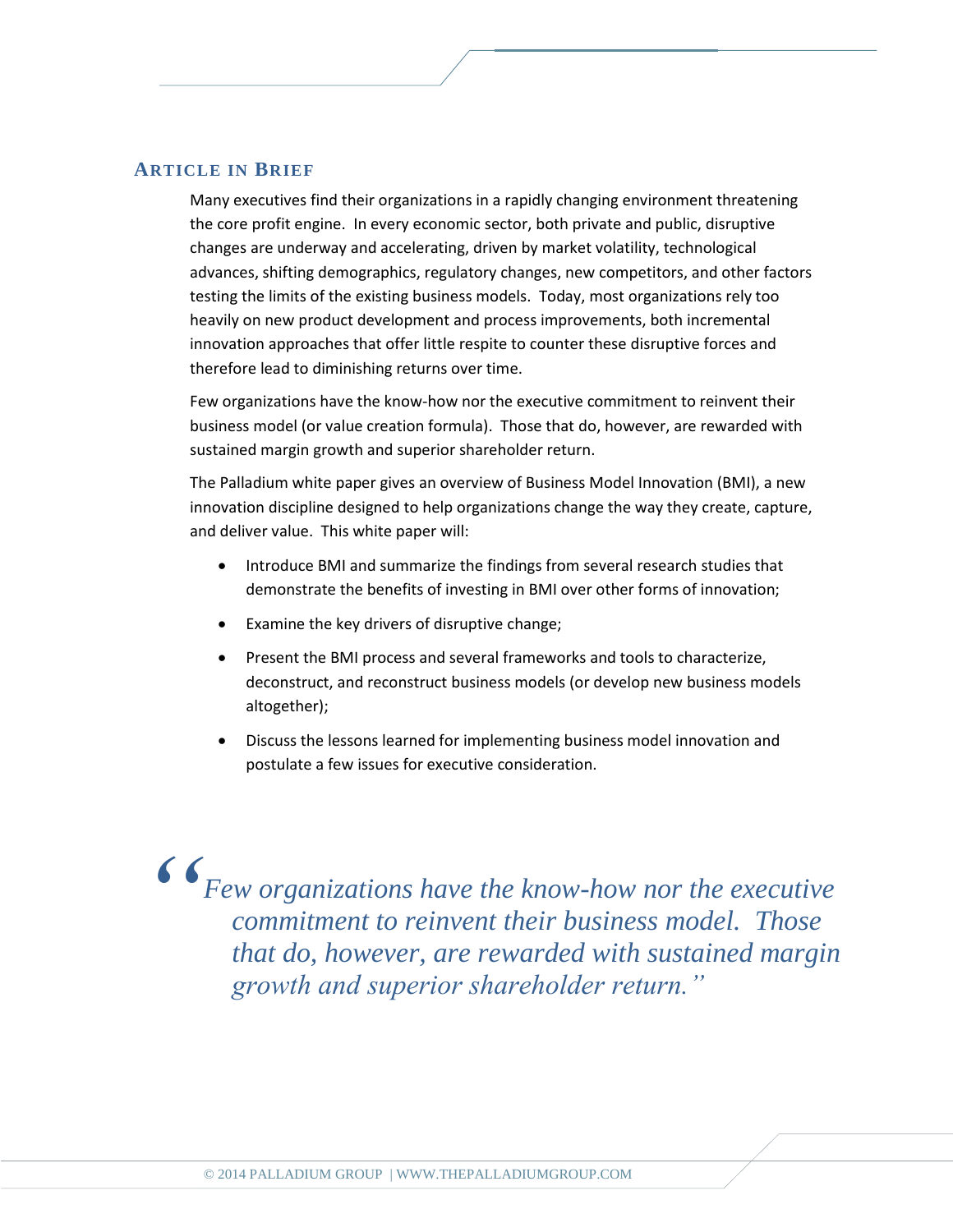#### **WHAT IS BUSINESS MODEL INNOVATION (BMI)?**

There are many definitions of the term "business model," each with a specific nuance. For the most part, these definitions converge on the notion of a particular organization's unique recipe to create value. The definition that we find most helpful is that a business model describes the formula of how an organization creates, delivers, and captures value. The business model consists of four main components (Figure 1):

- *Target customer(s):* Which customer segments we are targeting and what needs we are intending to address
- *Value proposition:* What types or combination of products and services we are offering to satisfy the needs of the target customers
- *Value network:* How we will configure and sustain our organization, assets, and capabilities to capture value and deliver the stated proposition
- *Financial model:* What the underlying revenue and cost models are how we will be compensated and how we will optimize our costs to deliver the above

Innovation is about creating and delivering value to customers in new ways. Innovating the business model typically involves renewing two or more of the above components. (All things equal, targeting another customer segment is usually referred to as *market expansion*, while delivering new solutions to the same customers is *market penetration*.)



*Figure 1: What is a Business Model?*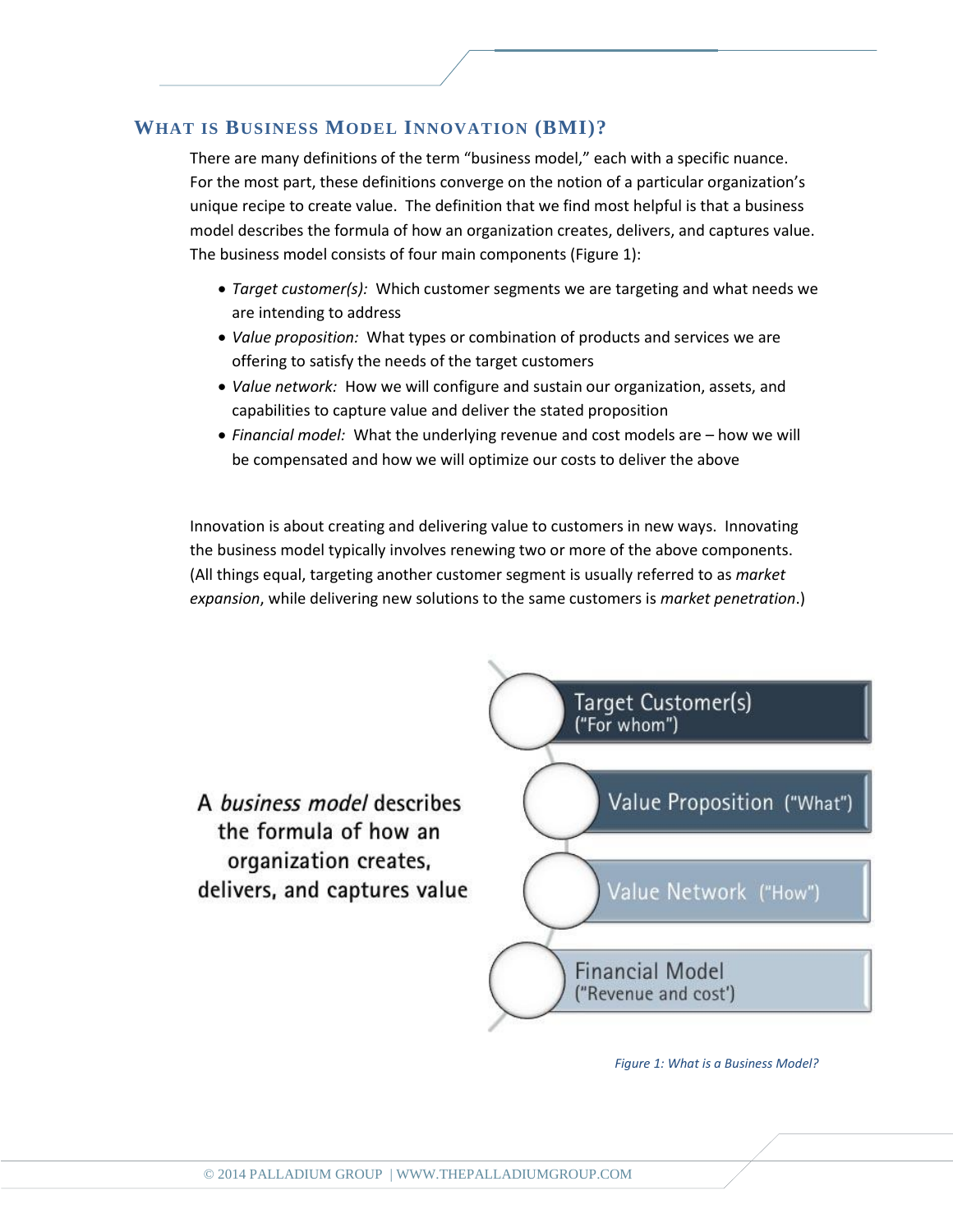As far back as 1934, Joseph Schumpeter (the same economist who famously coined the term "creative destruction") distinguished between five types of innovation: new products, new methods of production, new sources of supply, exploitation of new markets, and new ways to organize business. CEO surveys perennially cite innovation as one of the top issues on the executive agenda. Typically, organizations focus the majority of their energy and resources on the first two types of innovation – in fact these account for most if not all of their "R&D spend." However, multiple studies have been unable to establish a definitive link between the level of R&D spend and key shareholder metrics such as sales growth and total return. In other words, product and process innovation alone are not sufficient to drive a sustainable competitive advantage.

BMI focuses on the last two types of innovation – exploiting new markets (the components of *target customers* and *value proposition*) and new business organization (*value network* and *financial model*). In recent years, three studies examining the benefits of BMI compare company performance over a period of three to five years against average total shareholder return, enterprise value-to-sales versus R&D spend, and margin growth. The independent studies are aligned in their conclusion that those that invest disproportionately in BMI outperform their product- and process-innovating rivals by at least doubling the benchmark metric.

*Business model innovations have reshaped entire industries and redistributed billions of dollars of value." "*

#### *Clayton Christensen Harvard Business School Professor*

What accounts for the superiority of BMI as an innovation discipline? As is most evident in the high tech and consumer product sectors, adjacencies and product line extensions are the easiest opportunities to pursue but by themselves provide limited or diminishing returns over time. On the other hand, BMI can be much harder to replicate, fuel longerlasting differentiation, and provide a way to disrupt the industry status quo where the disruptor can capture value for a more sustained period of time. BMI can help new entrants challenge the prevalent business model in an industry, as in the case of low-cost carriers ("budget airlines"). For incumbents, BMI can help replace maturing revenue streams, extend the existing business model, and address disruptive changes in the marketplace.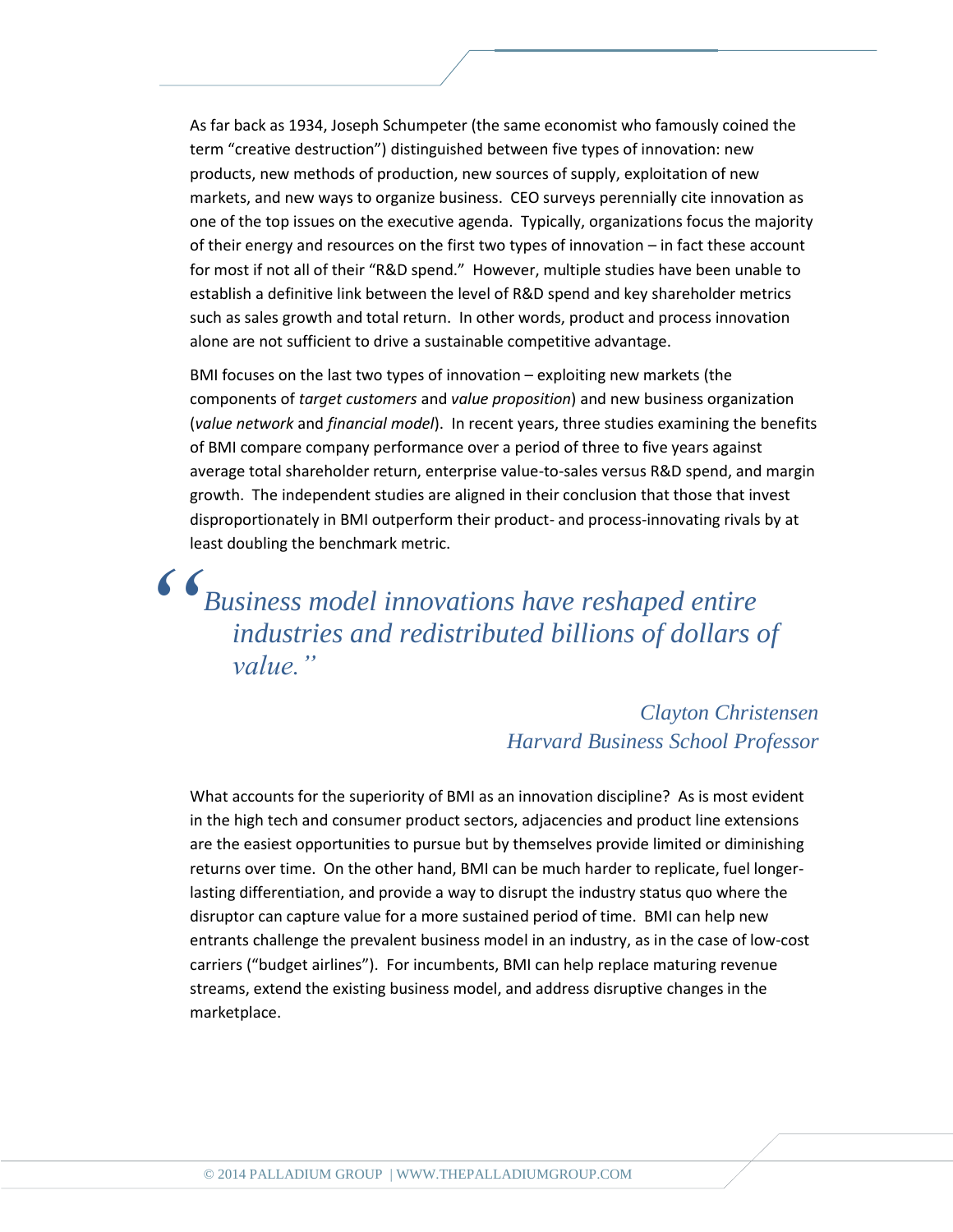**Netflix**

**– the Threequel**

reeaue

The opening scene of Netflix began in a similar fashion as that of several famous startups – an entrepreneur who turned his agitation into a venture. In 1997, Reed Hastings, founder of a Silicon Valley software firm, was perturbed that he had to pay a \$40 late fee to Blockbuster, the dominant video rental chain in the U.S. Hastings discerned the emergence of DVDs and a web interface as key planks of a business model that evolved to offer subscribers unlimited rentals for a flat monthly fee, one DVD at a time delivered and returned by mail. Netflix featured a vast library from its central hub and no late fees, a common consumer gripe but a lucrative profit source for rental chains. In 2000, soon after the first Internet bubble burst, Hastings offered to sell the still unprofitable Netflix and its 300,000 subscribers to Blockbuster. The behemoth with 7,700 stores turned him down. As reported a few years later by trade publication *Variety*, Blockbuster's executives lacked the vision to anticipate where the home video market was heading and the shifting forces at work, nor were they willing to cannibalize their sales to what was considered a niche business. By 2005, Blockbuster capitulated with its own foray into online subscription service and even cancelled late fees at the stores, but it was too late. At 6.3 million, Netflix in 2006 had more than thrice the number of subscribers. Also strained by rental kiosk operators such as Redbox, Blockbuster filed for bankruptcy in 2010 and closed its final 300 stores in early 2014.

In Hollywood, every blockbuster spawns a sequel. During Netflix's early years, most consumers accessed the Internet via slow dial-up and video streaming seemed more science fiction than reality entertainment. In 2007, despite the still-growing subscriber base for its traditional model, Netflix launched Internet video streaming as a supplemental service for subscribers. This enhanced customer convenience, lowered DVD mailing costs, and served as the beachhead for a new business model. By 2010, Netflix had become the biggest source of evening Internet traffic in North America. Netflix has had a few blemishes – due to huge subscriber backlash it had to backtrack on its plan in 2011 to split the DVD-by-mail and video streaming businesses. The new model puts a spotlight on Netflix as a purveyor of other studios' content, the rise of streaming rivals such as Hulu and Amazon Instant Video, sustainability of the net neutrality government policy, and disruption triggered by consolidation in the industry (e.g., leading cable television provider Comcast's acquisition of majority and later full ownership of NBC Universal, the television and movie studio). In early 2011, Netflix announced an original content strategy to bolster its streaming subscription model. Netflix programming debuted with the political drama *House of Cards* in 2013, followed by other original content and exclusive distribution deals. These shows have netted Netflix a total of 14 Emmy nominations and three wins and have contributed to subscriber growth to 30 million in the U.S. (eclipsing even the premium channel HBO). It is too early to declare this latest move an unqualified success, but Netflix has now starred in the leading role in three BMI episodes as an entrant, a maturing act, and an entertainment industry veteran.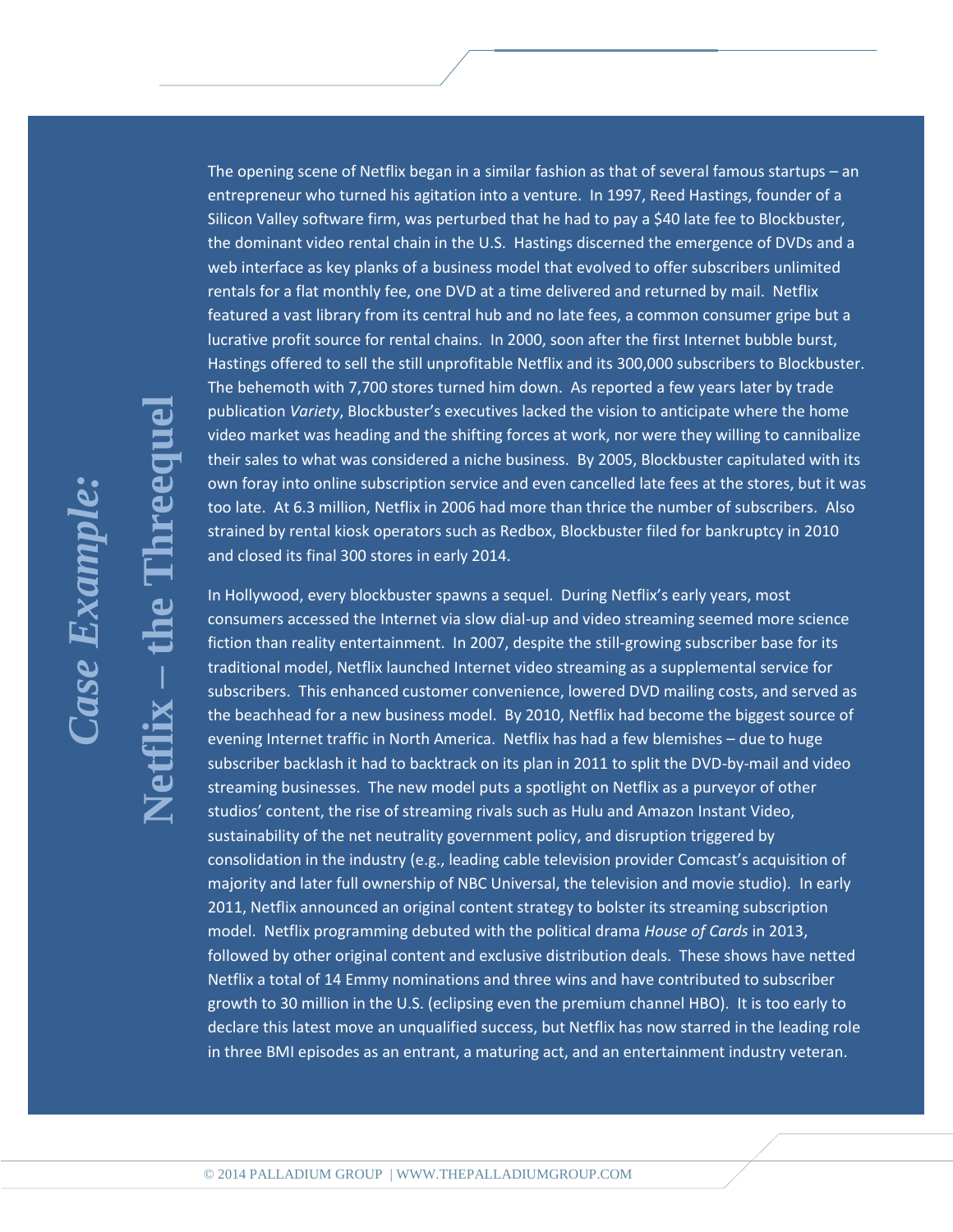## *Case Example:* naumaxa asu

# **– a Monumental Failure**numental Failu  $\overline{\mathbf{d}}$ **The Kodak Moment** mand  $he$  Kodak Mo

Founded by George Eastman in 1888, Kodak was an imaging solutions company that still has one of the most recognizable brand names worldwide. Kodak followed the razor and blades strategy of selling inexpensive cameras and making large margins from consumables (film, chemicals, and paper). As late as 1976, Kodak commanded 90% of film sales and 85% of camera sales in the U.S. It invested heavily in vertical integration, once even owning silver mines, and regarded its global distribution network to sell film and develop photos as its ultimate competitive advantage. It ploughed much of its profits into product innovation on the core business model – the Advanced Photo System (under the brand name Advantix) was an upgrade over traditional film but essentially still the same business model based on film and processing fees through its channels. While Kodak had to deal with competitive threats from Polaroid's instant photography and cutthroat rival Fuji, the fatal blow to its business model and ultimately the company was the advent of digital photography and inexpensive home printers. Kodak could not compete in the digital space against consumer electronic giants Canon and Sony (no consumables) or Hewlett-Packard (different/superior value proposition). Despite the fact that Kodak had invented the core technology used in digital cameras, it was hampered by the management mindset to protect and prolong the core film and development business. After a long and painful decline with multiple rounds of restructuring, Kodak filed for bankruptcy in 2012.

Kodak made three principal mistakes. The first was to underestimate the potential impact of emergent digital technology to the core business model. The second was assuming that consumers would consume digital imaging in the same way as traditional post-processed film. The final and perhaps most costly mistake was the failure to "self-disrupt" the existing business model for fear of cannibalization of the core film business. This last blow is as much organizational as anything else. After all, what CEO would put 85% plus gross margins at risk in favor of low-margin alternatives?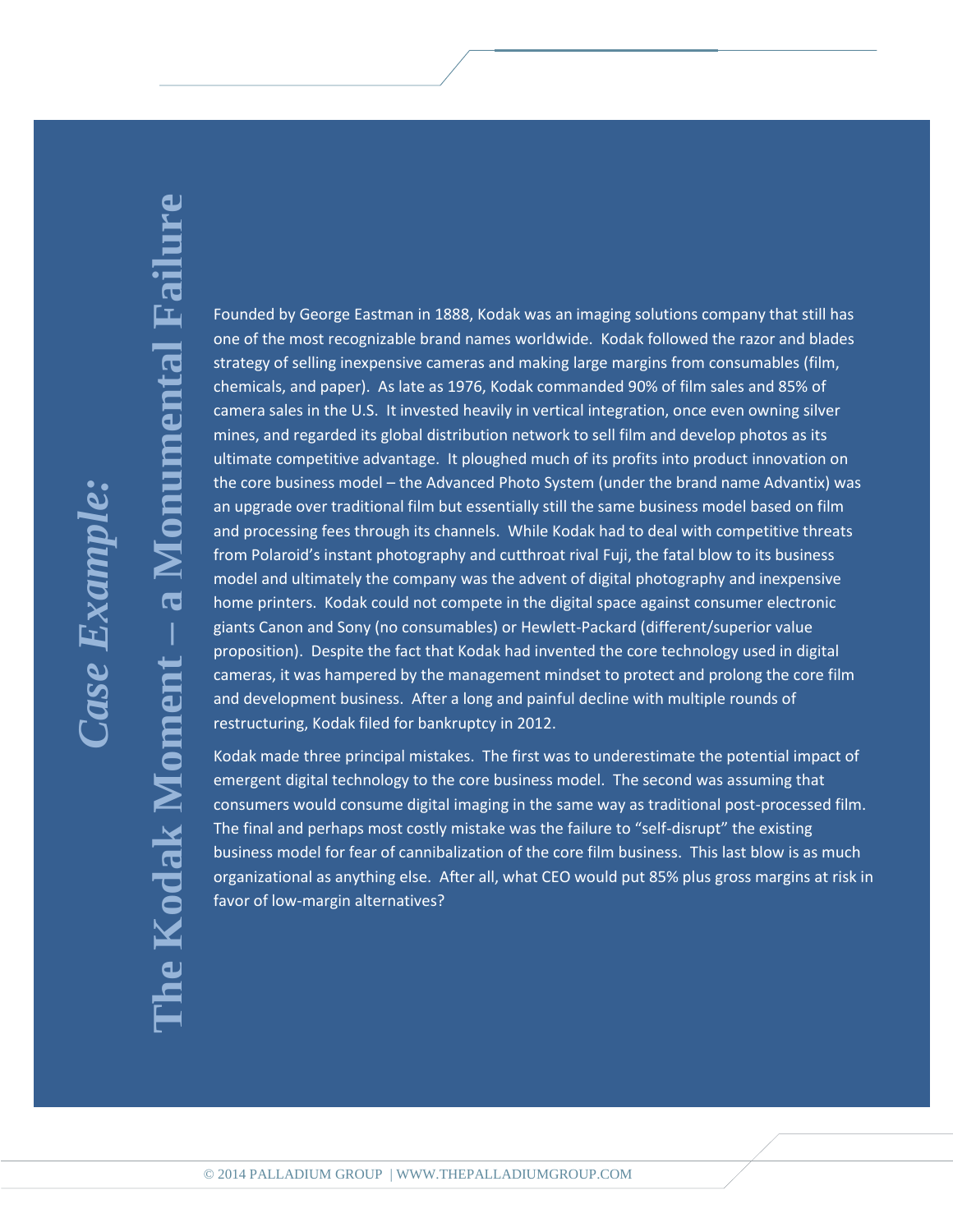#### **KEY DRIVERS FOR BUSINESS MODEL DISRUPTIONS**

The greater frequency of disruption and dislocation in many industries is rapidly shrinking the lifecycle of business models. Rita Gunther McGrath, a professor at Columbia Business School and author of the bestseller *The End of Competitive Advantage*, asserts that the notion for firms to establish a unique competitive position to be sustained for long periods of time is no longer relevant. Competitors and customers have become too unpredictable and industries too amorphous. Some of the forces at work are briefly examined below. Instead, organizations need to embrace the new paradigm of building and exploiting transient advantages. McGrath's thesis lends weight to BMI – that companies much be vigilant at monitoring potential disruptive forces, continuously refresh their existing business models, and explore multiple alternatives as part of their innovation efforts.

*Constant reinvention is the central necessity at GE. We're all just a moment away from commodity hell." "*

*Jeff Immelt Chairman and CEO of GE*

 Digital revolution and other technological advances. The first wave of the digital revolution disruptions crested in the late 1990s and early 2000s, when most of today's Internet giants (e.g. Amazon, eBay, Expedia, Google) emerged. Many traditional brick-and-mortar businesses, such as retail and traditional media (and the two cases profiled), were impacted as disintermediation became rampant. The second wave beginning around 2010 has been driven by mobile phone ubiquity and more specifically the broad adoption of smartphones and other mobility solutions. According to the International Telecommunication Union, mobile phone penetration reached 96% globally by the end of 2013 (89% in the developing world) and smartphones are at 30% and growing dramatically. This proliferation of enormous communication and computing capability at the hands of consumers may lead to far greater disruptions than the first wave. Other disruptive technologies to watch for in the next three to five years include the Internet of Things, advanced robotics, next-generation genomics, digital currency, and 3-D printing.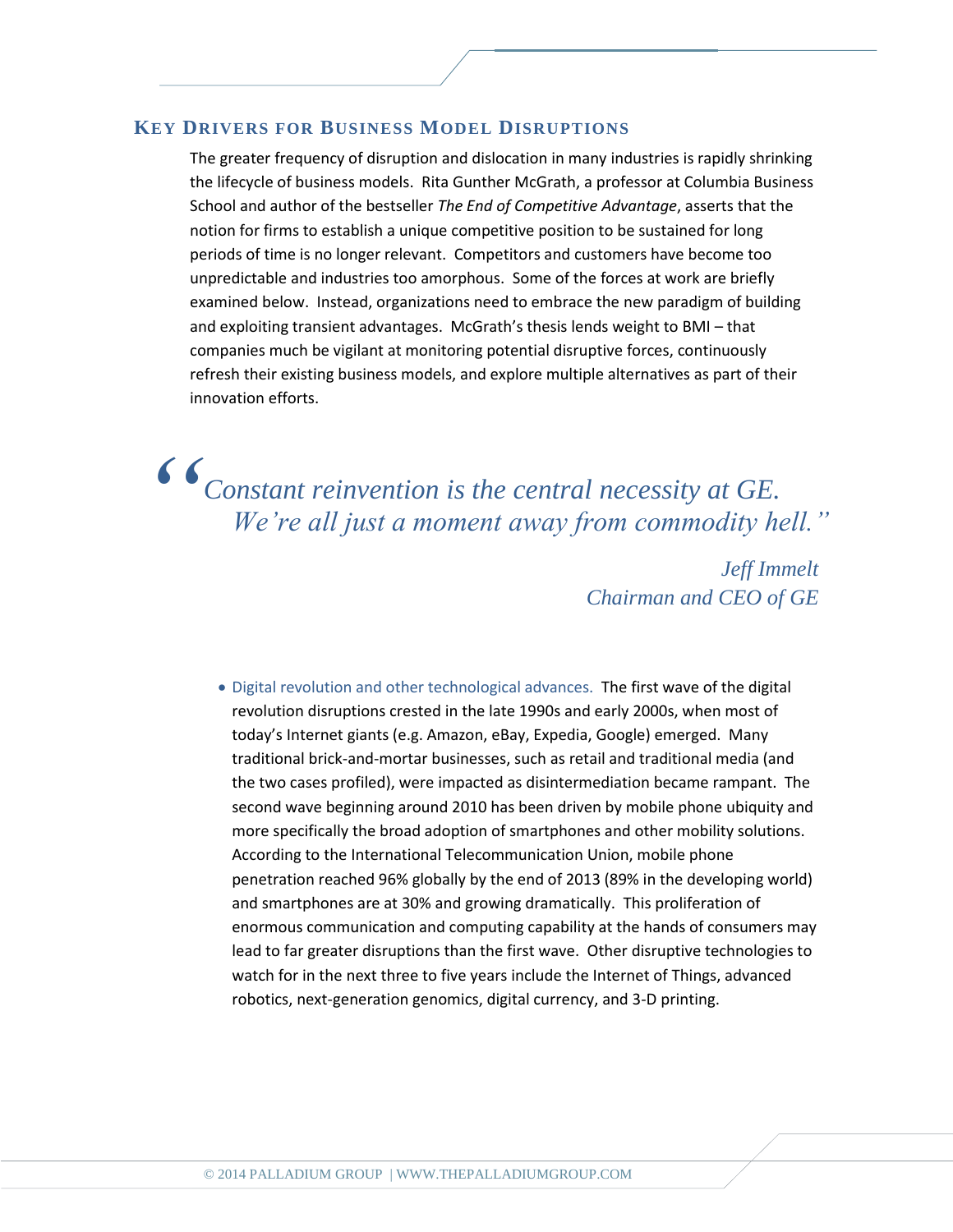- Regulatory and policy changes. Two lasting influences of the recent global financial crisis are the tightening of government regulations and greater scrutiny of public sector outlays. While the financial services sector may have received the most attention, the overall regulatory environment in many countries has become stricter and more interventionist. The massive debts accumulated by various governments have also imposed deeper budgetary austerity in such sectors as healthcare, care for the elderly, welfare, education, and continued government subsidies for protected industries. The financial crisis may have led to more protectionist trade policies in a few countries, but others are still pursuing crossborder liberalization such as the Trans-Pacific Partnership, the ASEAN Economic Community, and various bilateral trade agreements. Government administrators at all levels are striving ever harder at value for money, reallocating their public sector balance sheets, experimenting with if not fully pursuing asset privatization, and outsourcing essential services. In aggregate, regulatory and policy changes will continue to be a crucial source of disruptions and opportunities.
- Shifting consumer demographics and preferences. In developed countries, the Baby Boomer generation is edging toward retirement age. Their exodus from the workforce will create enormous macroeconomic pressures in terms of labor shortages, lower government tax intake, and high public sector spending (e.g., healthcare, pensions, etc.). The global financial crisis has arguably permanently shifted consumer behavior to a more conservative and value-hunting mindset. Consumers, enabled or spoiled by technology, are also becoming savvier in comparing prices and offers and demanding superior experiences beyond just better products and services. In developing countries, an expanding middle class with higher disposable incomes fuels spending on non-necessities, premiumization, and asset preservation.

*"*

### *The global financial crisis has arguably permanently shifted consumer behavior to a more conservative and value-hunting mindset."*

- New business model and competitive paradigms become mainstream. The mainstreaming of new business model paradigms for consumers, startups, established organizations, and investors will only further accelerate disruptions. These paradigms and examples include:
	- Open sourcing/crowdsourcing/crowd funding: InnoCentive, Freelancer, Kickstarter, Kiva
	- Community-based models: Facebook, LinkedIn, Sermo (online community for doctors)
	- Share/peer economy: Airbnb, Getaround, LendingClub, SnapGoods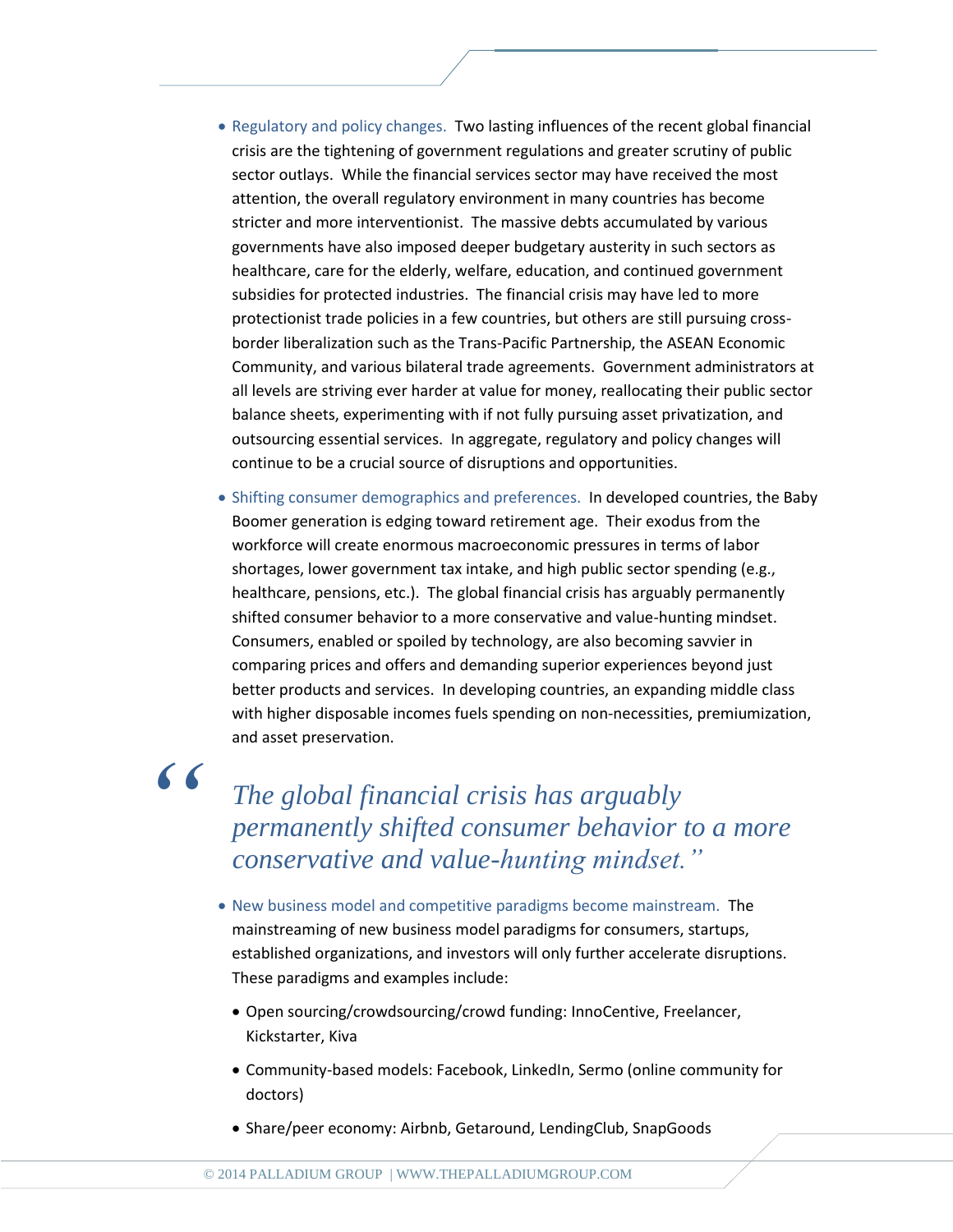One may ask which organizations are industries are under the most severe disruptive threats and therefore have the greatest need for BMI. While a few industries such as retail, traditional media, and transport and logistics (e.g., airlines, postal services) have already undergone significant transformations that are bound to continue, the above disruptive forces are remarkably broad in impact and leave hardly any industry untouched. Traditional entry barriers are breaking down, blurring industry boundaries. Even previously static and seemingly less exposed industries such as taxis and hotels are facing threats from the likes of Uber and Airbnb, respectively. Certain sector characteristics suggest greater potential of disruption and therefore a more critical need for BMI:

- High competitive intensity focusing largely on one dimension, usually price or availability
- A high degree of customer dissatisfaction in predominant value delivery model, e.g., government services, healthcare
- A minimally differentiated customer value proposition
- Industries with abnormal profits often correlated with previously high entry barriers – that serve as a magnet for entrepreneurs and venture capitalists
- Industries with artificial constraints such as a limited overall supply and therefore inflated prices, e.g. taxi services now being disrupted by Uber, traditional learning institutions being disrupted by Massive Open Online Courses (MOOCs) such as Coursera and edX

The counterargument to the original question may be – can any organization afford not to innovate their business model?

*Traditional entry barriers are breaking down, blurring industry boundaries. Even previously static and seemingly less exposed industries such as taxis and hotels are facing threats from the likes of Uber and Airbnb, respectively." "*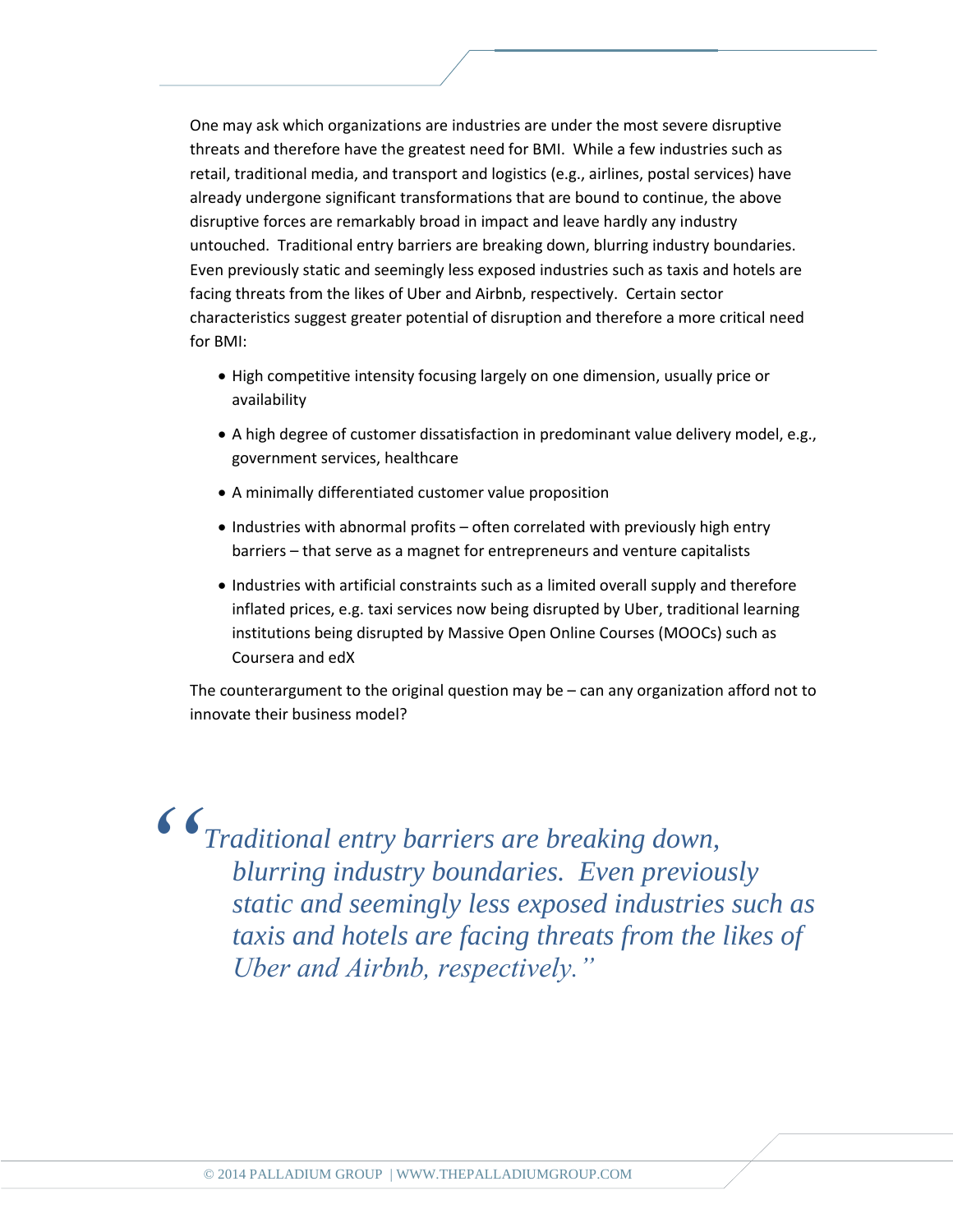#### **BMI PROCESS, FRAMEWORKS, AND TOOLS**

The BMI process architecture consists of three phases – Ideate, Design and Develop, and Scale and Transform. Refer to Figure 2 below.



#### *Figure 2: Business Model Innovation Process Phases*

*Ideate* kicks off the BMI process and strives to capture the organization's strategic landscape, e.g., current business model, barriers, and capabilities. An evaluation of emerging trends, potential disruptive forces, strategic growth opportunities, and collation of case profiles and relevant analogs are also undertaken during this phase. The existing business model will be critically scrutinized for embedded assumptions and risks to the financial model. A set of business model hypotheses is typically compiled at this time. Building on the foundational analysis, a series of internal and external sessions will be held where various business models and hypotheses are proposed, deconstructed, and reconstructed. The external sessions allow a mix of internal and external stakeholders to co-create, iterate, and challenge the existing and hypothetical business models. The resulting learnings will be drawn and packaged to validate insights on customer needs and market trends and to formulate (or reformulate) business model seedlings (i.e., early stage business model concepts). A prioritized set of seedlings are integrated, co-created, shaped, and validated again with internal and external stakeholders. A screening and culling of the business model concepts takes place and various financial modeling scenarios will be presented, advancing the concepts into business model solutions.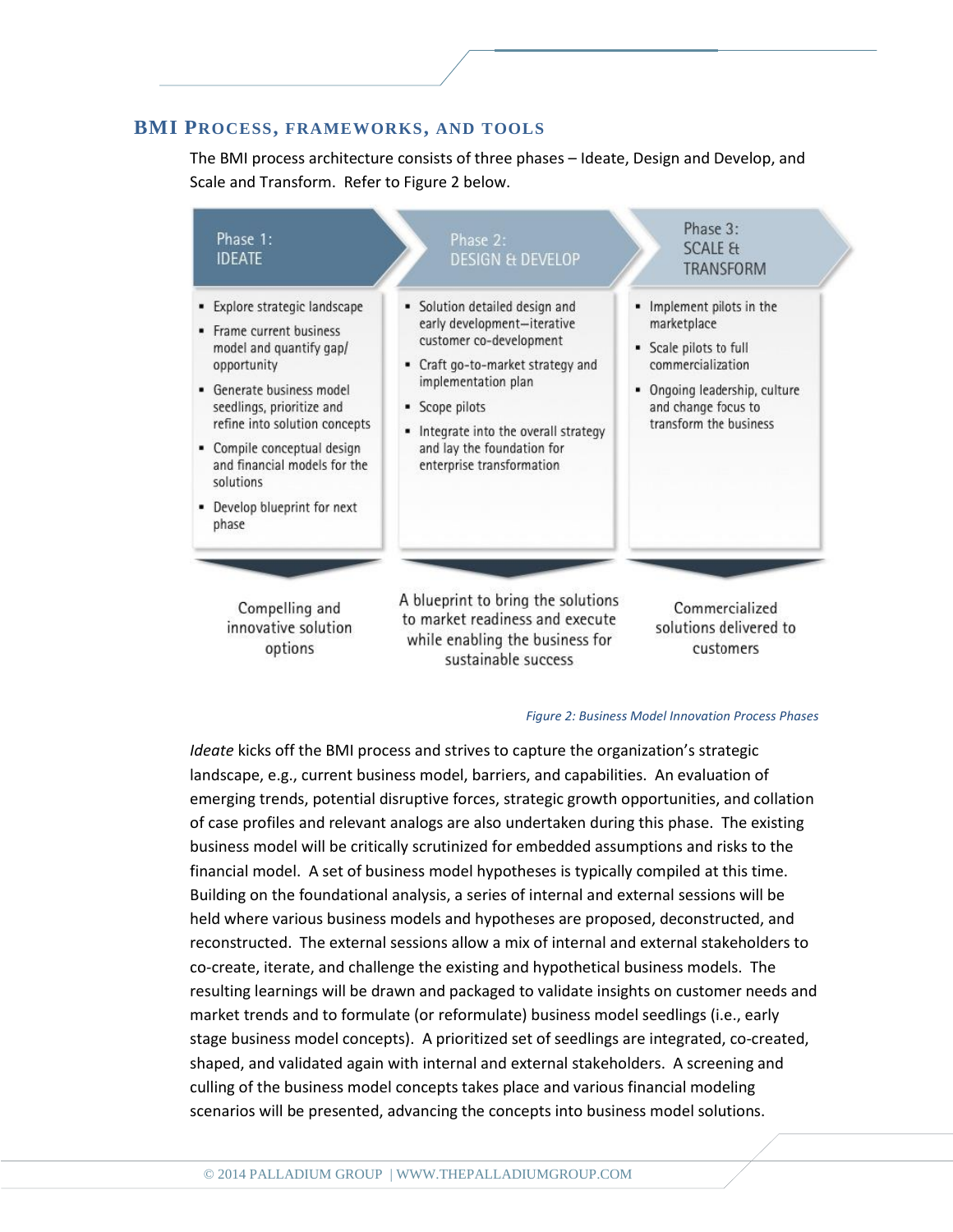The second phase, *Design and Develop*, steers the solutions through detailed design and early development (iterative customer co-development and rapid prototyping). The critical deliverables for this phase are the go-to-market strategy, implementation plan, and pilot scoping for each solution. Additionally, these solutions need to be integrated into the organization's overall strategy and the foundation for enterprise transformation (e.g., organizational design, leadership, and change management) will be articulated as needed.

Last, the *Scale and Transform* phase strives to deliver the commercialized solutions to customers. One or more pilots will be taken into the market during this phase – the resulting learnings, refinement, and validation will drive the eventual scaling of the solution into full commercialization. *"*

*To turn really interesting ideas into a company that can continue to innovate for years requires a lot of discipline."*

#### *Steve Jobs Co-Founder and Former CEO of Apple*

The overall BMI process architecture embeds an agile and customer co-development approach – many of the steps described earlier are carried out iteratively rather than in a linear fashion – and is well aligned with the "lean startup" principles advocated by Eric Ries and Steve Blank. A BMI project will be supported by a number of frameworks and tools through each phase to analyze, ideate, deconstruct, and reconstruct the business model effectively and efficiently.

We will highlight several of the more notable frameworks and tools here:

#### **Business Model Canvas**

Initially proposed by Alexander Osterwalder, the Business Model Canvas is a tool that helps characterize a business model along nine building blocks: Key Activities, Key Resources, Partner Network, Value Proposition, Customer Segments, Channels, Customer Relationship, Cost Structure, and Revenue Streams. (Note: These building blocks are consistent with the next-level decomposition of the four components of a business model we defined earlier). Since its introduction in 2008, the Business Model Canvas has garnered popular usage, as the easy-to-understand template can proficiently capture and compare existing and alternative business models. However, it is primarily a descriptive (used during the *Ideate* phase) rather than prescriptive tool, meaning that by itself the Business Model Canvas is less effective for the purpose of formulating new models for consideration.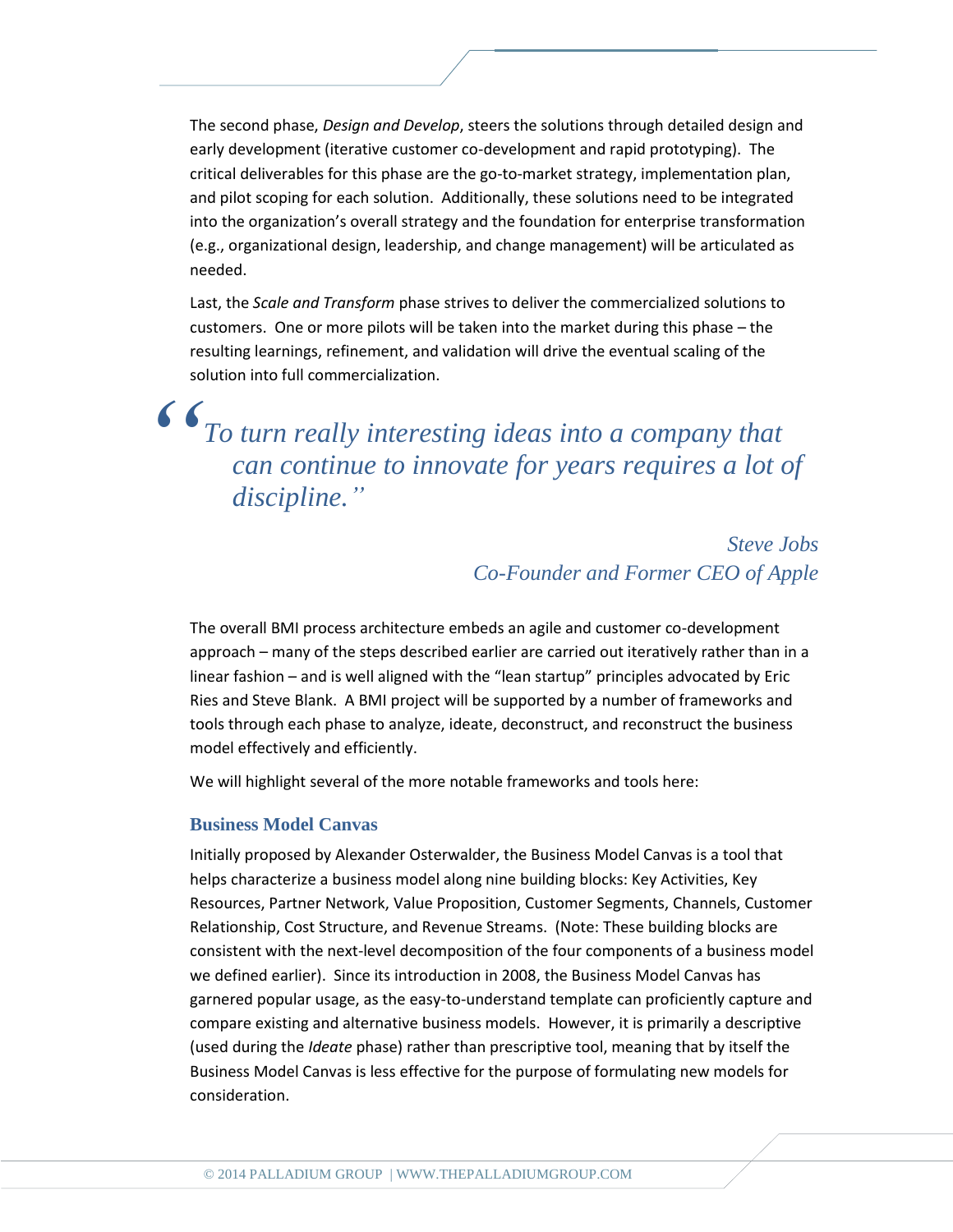#### **Ten Business Model Innovation Levers**

Based on our research and work with hundreds of clients, Palladium's proprietary framework of ten innovation levers has been designed to help ideate new business models. These levers are mapped to the four components of a business model (see definition above). Refer to Figure 3.

| <b>Target</b><br><b>Customers</b>  | 1. Pursue new markets/customers: Explore non-customers or those<br>who are currently poorly served by the organization (and possibly<br>the whole industry)                                               |
|------------------------------------|-----------------------------------------------------------------------------------------------------------------------------------------------------------------------------------------------------------|
| <b>Value</b><br><b>Proposition</b> | 2. Harness disruptive technology: Leverage technology to<br>fundamentally alter the value proposition                                                                                                     |
|                                    | 3. Re-define the solution: Devise options such as bundling or<br>unbundling products and services, free solution (by finding<br>alternative payers), and exploiting the brand                             |
|                                    | 4. Transform the customer experience: Employ frameworks such as<br>Experience Co-Creation to deliver a holistic and compelling customer<br>experience rather than just products and services              |
| <b>Value</b><br><b>Network</b>     | 5. Re-configure the value network: consider upstream/downstream<br>integration, deconstructing the network, and partnering; leverage<br>technology to enlarge the span of the value network               |
|                                    | 6. Re-align network resources: Closely related to Lever 5, modify the<br>mix or control of the resources within the value network                                                                         |
|                                    | 7. Foster new capabilities: Acquire or develop new capabilities to<br>enable a step change in the value network                                                                                           |
| <b>Financial</b><br><b>Model</b>   | 8. Monetize information and networks: Capture the inherent value<br>embedded in the network of member customers, stakeholders,<br>and/or the information generated by related business transactions       |
|                                    | 9. Reset payer or balance sheet equation: Explore alternative to the<br>revenue and cost model, e.g., ad-supported rather than user pays,<br>service or pay-per-use rather than capital purchase          |
| <b>Overall</b>                     | 10. Recast assumptions and remove boundary conditions: Identify and<br>relax/challenge the set of embedded assumptions and boundary<br>conditions underlying the current industry norms or business model |

*Figure 3: Ten Business Model Innovation Levers*

The levers are not mutually exclusive – many business model concepts may involve pulling more than one lever at a time. The Ten Levers are typically employed during the *Ideate* phase.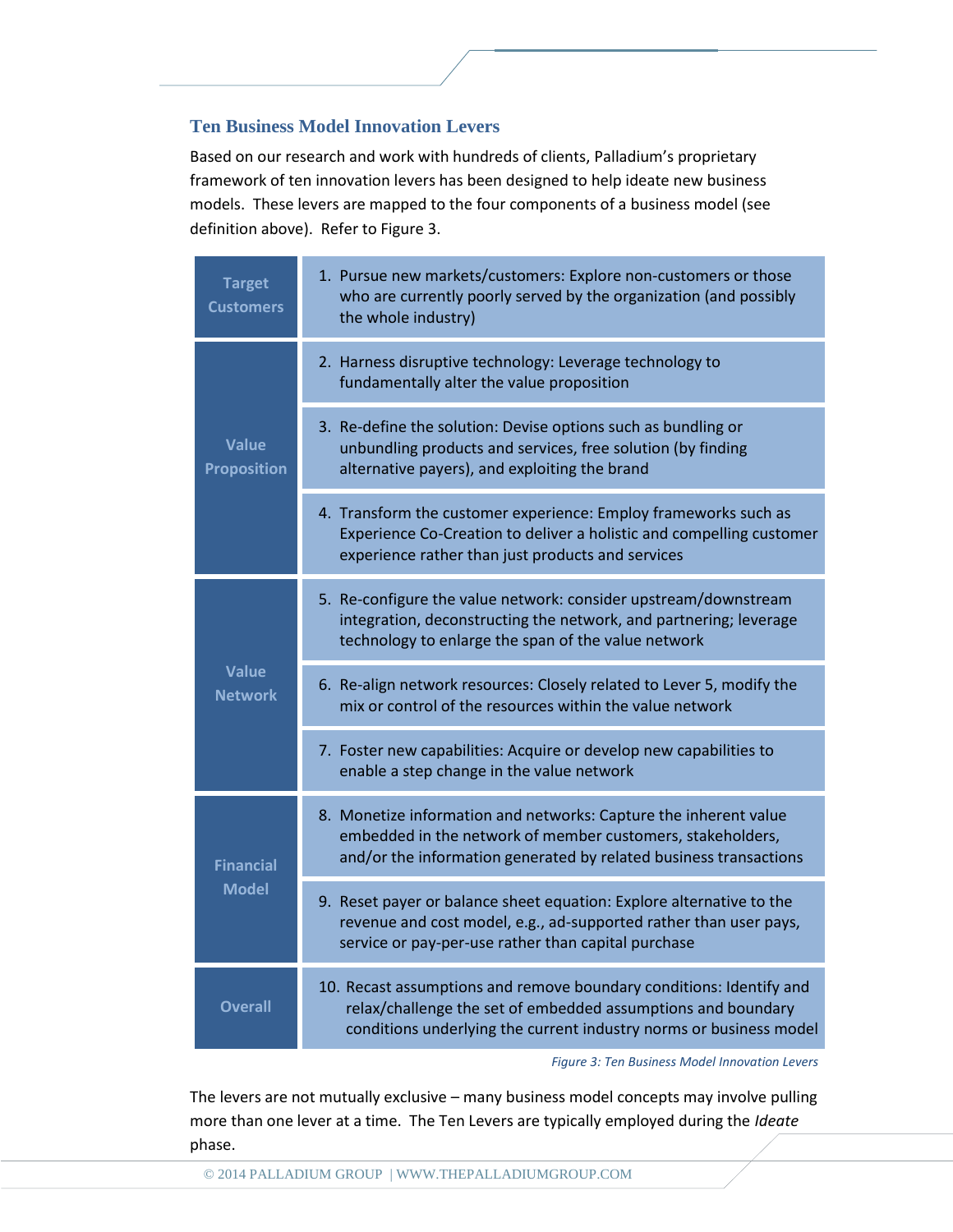**– Innovating the Business Model Brick by Brick**iness Model Brick by Bri **Lego** 

The Lego Group began producing their colorful interlocking plastic brick construction toys in 1949. While it is one of the most successful toy and family products companies today, Lego endured a difficult stretch between the late 1990s and early 2000s, when it had to battle the shift to video games and low-price direct competitors such as Mega Brands. However, in recent years Lego has managed to revive its fortune by launching several new business models:

- Mindstorm, a series of kits containing software and hardware to create customizable, programmable robots, appeals to both hobbyists and children older than the target Lego customers (Levers 1 and 4). The kits contained a number of low-cost servo motors, light and touch sensors, and software platforms developed at MIT and Tufts University. For Lego, the technologies represent new capabilities and partners in the value network (Levers 2, 5, and 7).
- Cuusoo is a crowdsourcing platform where any user can submit a product design to be voted on by other users. When a submission gets enough votes, the design goes into production and the originator receives 1% royalty on net revenue. The Shinkai 6500 submarine was the first concept that came out of Cuusoo; every product thus launched as received tremendous marketing buzz. This builds on the nowdiscontinued Lego Design byME initiative, which allowed any user to use Lego Digital Designer to build models using virtual bricks and order the model for delivery as a real package set (Levers 4, 5, 6, 7, and 10).
- Ninjago is a current line of Legos featuring a ninja theme. Ninjago is being crosspromoted via a television cartoon series and soon a movie. Lego has become much more aggressive at partnering (licensing) with others for content (e.g., LucasFilm for the *Star Wars* characters, Warner Bros. for *Lord of the Rings*, DC Comics, and Marvel) as well as exploiting its own intellectual property across multiple media platforms (e.g. the recently released blockbuster *The Lego Movie* and its spinoff video game) (Levers 1, 3, 5, and 10).
- Novel business models can often emerge to compete with or even complement successful models. Pleygo, an independent startup launched in mid-2013, seeks to apply the Netflix monthly subscription model to Lego. Instead of buying new Lego sets, parents can affordably choose from thousands of sets and swap for a new set as often as they choose (Levers 1, 3, 5, and 10). Pleygo won over 7,000 users during its first quarter in operation and was seeing membership doubling every month. Lego's response remains open.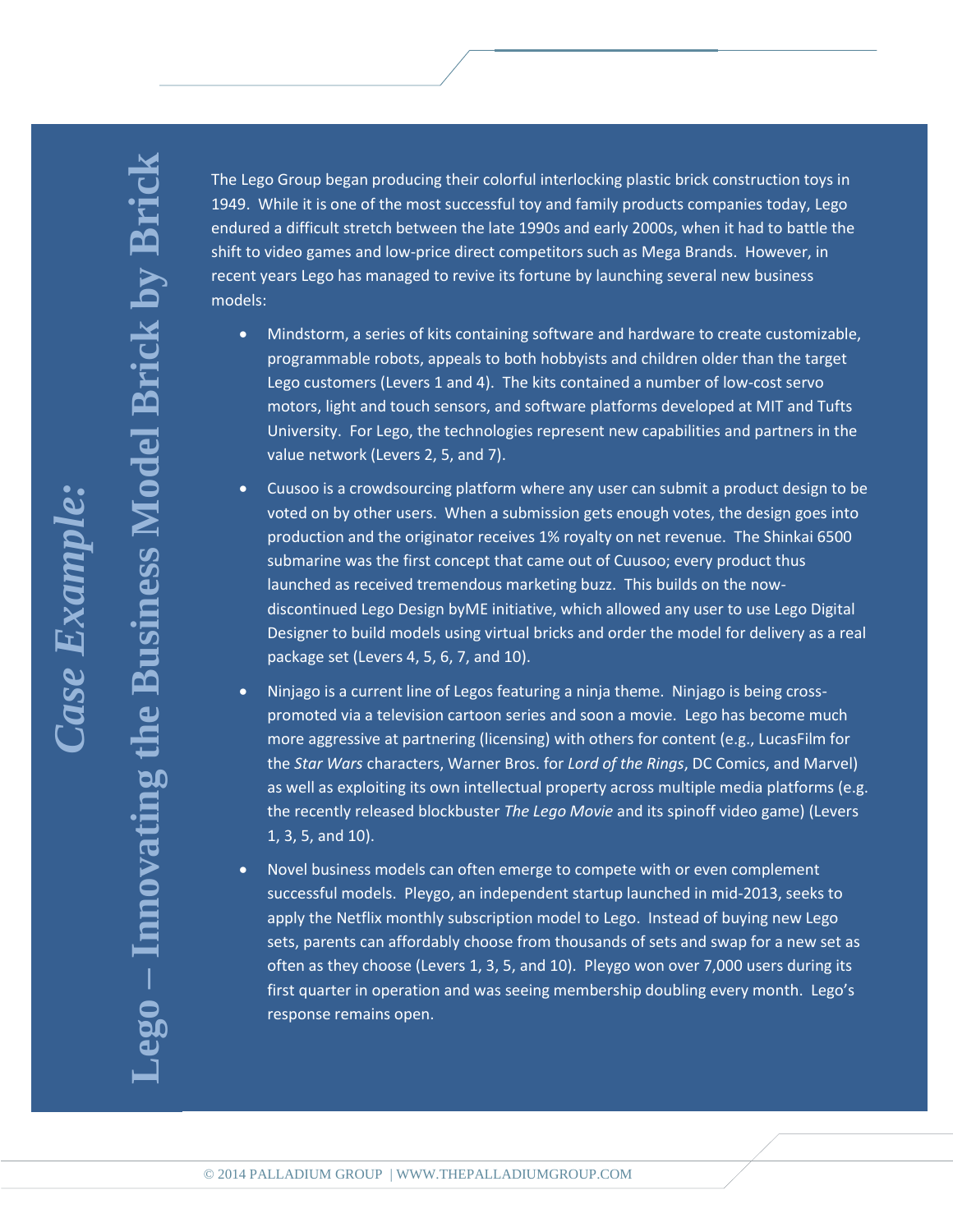#### **Customer Experience Innovation and Co-Creation**

"Transform the customer experience" is one of the ten innovation levers identified earlier. There are a number of common methodologies such as customer journey mapping and Lean Six Sigma that may help improve the customer experience. However, the way these tools are usually applied often result in only incremental process enhancements. To innovate the business model via customer experience transformation requires a more holistic approach than automating an existing process, standardizing the current customer interface, or reducing process inefficiencies. No longer are customers satisfied with merely the highest quality product or service or the lowest price, but they increasingly demand and expect the best experience across all of the interactions they have with an organization. The "new" customers yearn for more participation and may willingly share the rewards and risks of value creation if they could gain more information, dialog, transparency, and access in the engagement. The thought leader in this emerging discipline is Venkat Ramaswamy at the Ross School of Business at the University of Michigan. First advocating for co-creation in *The Future of Competition* (with co-author C.K. Pahalad) and further championing it in *The Power of Co-Creation* (with co-author Francis Gouillart), Professor Ramaswamy has framed the co-creation paradigm as the joint creation and evolution of value with stakeholding individuals, intensified and enacted through platforms of engagements.

Crushpad, a custom winemaking company, espoused the co-creation paradigm. It broke down the winemaking process into five steps: creating a plan, growing and monitoring the grapes, picking and processing the grapes, aging the wine, and labeling the bottles. Clients, typically wine enthusiasts and restaurateurs, can engage as much or as little as they wish along these steps to customize their wine, guided by virtual tutorials. The Crushpad value network consists of various growers, vineyards, and the logistics network to distribute wine to different locations. The firm did not just sell wine, but rather cocreated the winemaking experience with stakeholders. Additionally, some of its more entrepreneurial clients could leverage the Crushpad commerce platform, a fulfillment infrastructure that manages the regulatory paperwork and shipping for a one-stop shop to produce and sell wine without every owning or managing any physical assets (essentially monetizing their winemaking intellectual property). At its peak, the company had more than 5,000 clients producing 35,000 cases of 650 wines annually. Unfortunately, Crushpad was a victim of over-aggressive expansion during the recent economic downturn, but the company lives on with the Wine Foundry and VINIV as successor firms. More than that, Crushpad has inspired trail-blazing business models in other industries and continues to serve as a remarkable case profile for Experience Co-Creation.

Breakthrough customer experience innovation inevitably demands reinventing an organization's current business model. As demonstrated by Crushpad, Lego, and other notable successes such as Nike (Nike+), Toyota (Scion), Wacoal (Ouchi wear), and Crédit Agricole (Predica's Cap Découverte low-cost life insurance product targeting the youth market), BMI and customer experience innovation are fundamentally two sides of the same coin.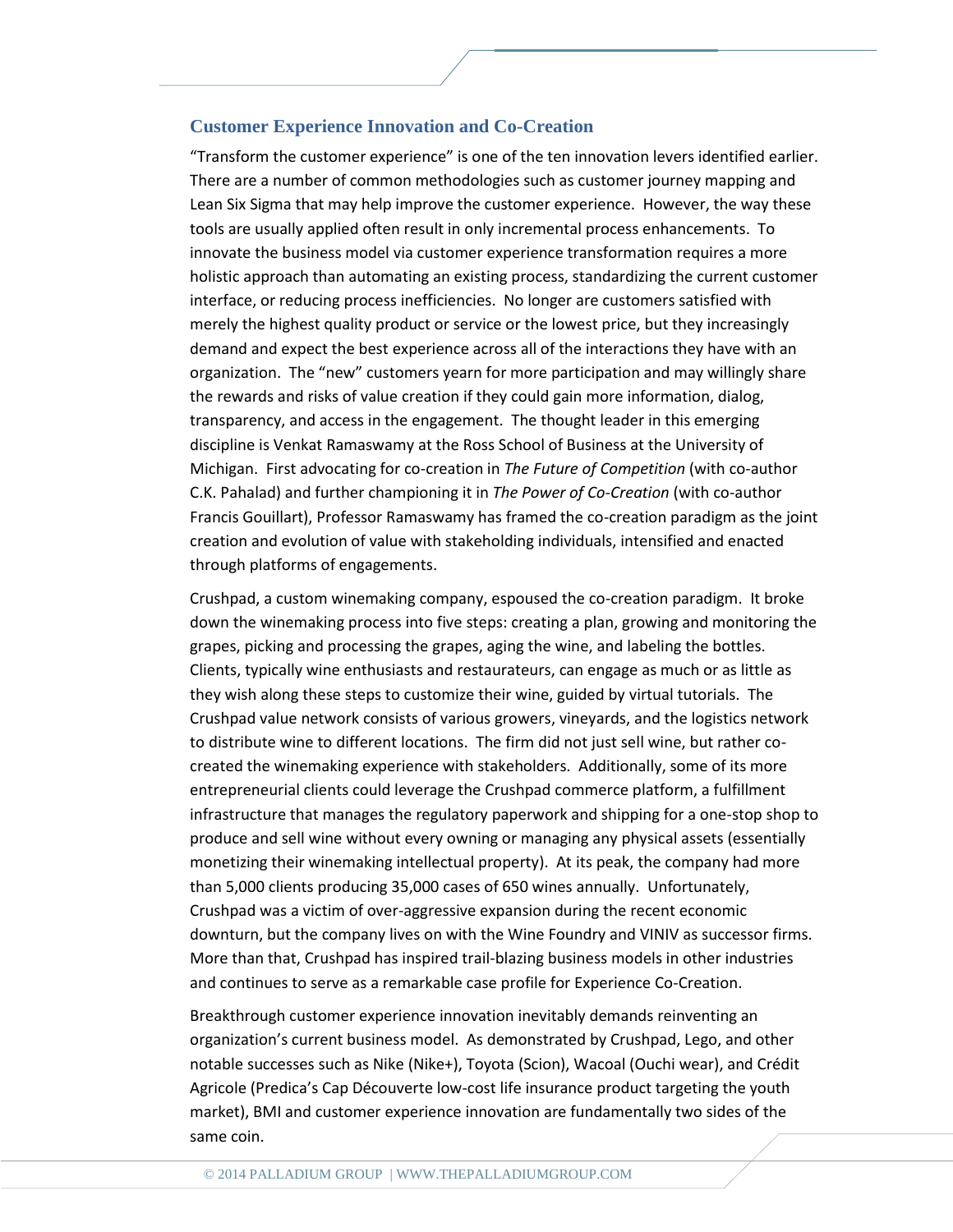#### **Additional BMI Tools**

The BMI Process can be further facilitated by several other tools and techniques. During the *Ideate* phase, we typically leverage archetypes and analogs from other industries or geographies. For example, while formulating a new business model for a large healthcare provider, we reviewed as analogs the ubiquitous convenience store chains in Japan for utmost flexibility and a village exchange approach from rural India to attain affordability and self-service goals.

Concept visualization – sketching and/or staging props to illustrate how the business model may take shape – is an effective technique to test, validate, and refine the concepts. This tactile approach allows for greater understanding and elicits more powerful feedback/co-creation with internal and external stakeholders. Another technique is the Business War Game. We can stage war games during the *Design and Develop* and possible the *Scale and Transform* phases to more systematically assess the multi-stakeholder dynamics as we launch and operate the new business model in the marketplace, as well as test emerging models in the theoretical "market" at zero risk to the organization. This process in turn helps polish the tactical rollout (e.g., communication plan, staff training, etc.), identify and mitigate risks, and build the internal team's confidence during execution.

#### **LESSONS LEARNED FROM BUSINESS MODEL INNOVATION**

An *a posteriori* review of notable organizations that have failed to innovate their business models suggests a number of arduous but surmountable barriers:

*Those who cannot learn from history are doomed to repeat it." "*

*George Santayana Noted philosopher and essayist*

The incumbent business model is too successful. Kodak's long years of past success and continual re-investment in its established competitive advantages, while logical in the short term, turned out to be a curse for the long term. Management's unwillingness to cannibalize its own business proved to be its ultimate undoing. As McGrath argued in *The End of Competitive Advantage*, management must not be complacent and instead embrace the transient advantage paradigm.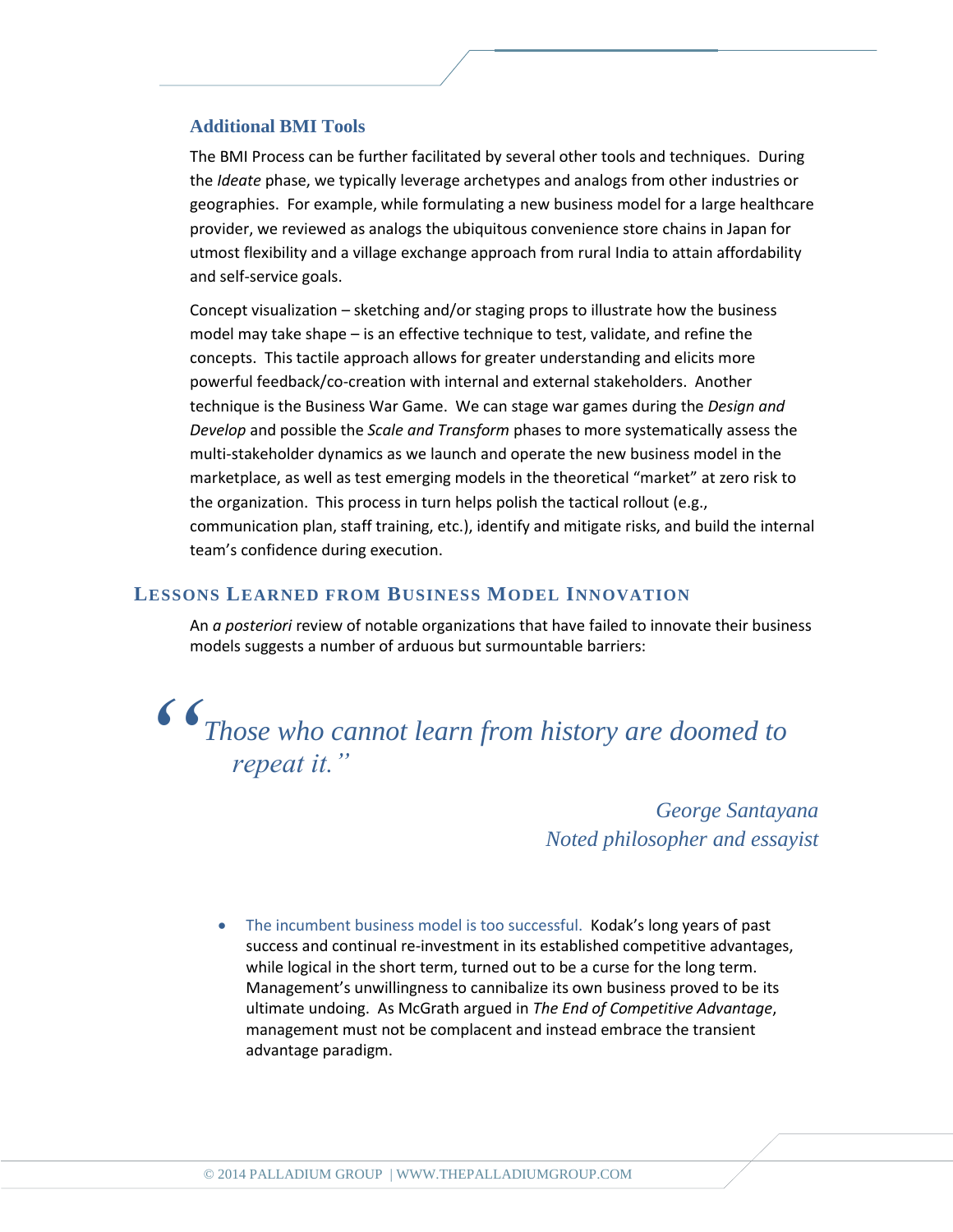- Organizations overlook the need to test the existing model. According to one of our recent surveys, when organizations undertake their annual strategy refresh and planning activities, fewer than 15% apply a rigorous assessment of potential disruptive forces and an unbiased critical review of the existing business model. Most adopt an incremental approach to the current year's strategic plan, whereas business model innovation requires a more sweeping perspective, one that entails looks beyond present industry boundaries. Given the accelerating change velocity for more industries, management may well expect business model disruptions to arise and focus on cultivating readiness to meet the challenges.
- Internal performance incentives reward maintaining the status quo. Most organizations have designed executive incentives in a way that does not encourage longer-term investments and sensible risk-taking. In traditional industries, financial markets obsessed with quarterly results often punish innovators. It is a Board imperative to ensure that management devotes sufficient attention to proactively managing business model disruptions and innovations.
- Deeply held beliefs about what creates value are difficult to overcome. Identifying and challenging embedded assumptions is not only an effective way to ideate new business model concepts, but the exercise can also validate if the original rationale behind the "sacred cows" still holds true. Assuming change is required, management must lead the organization forward. The first four steps of John Kotter's Eight-Step Process for Leading Change (Establish a Sense of Urgency, Create the Guiding Coalition, Develop a Change Vision, and Communicate the Vision for Buy-In) provide a sound blueprint.
- Once the business model is recognized to be in decline, organizations are slow to adapt. We know from years of research that 70% of organizations fail to execute their strategy. Palladium has been a pioneer in the discipline of strategy execution and has developed a number of best practice strategy execution tools and frameworks that can help in this regard.

*Chance favors the prepared mind." "*

*Louis Pasteur French microbiologist*

As highlighted earlier, a survey of the forces of business model disruptions reveals that few industries and organizations, even government and not-for-profit agencies, will be unscathed in this latest stage of industry disruption. The best defense (or offense) is to foster and manage Business Model Innovation as a critical capability.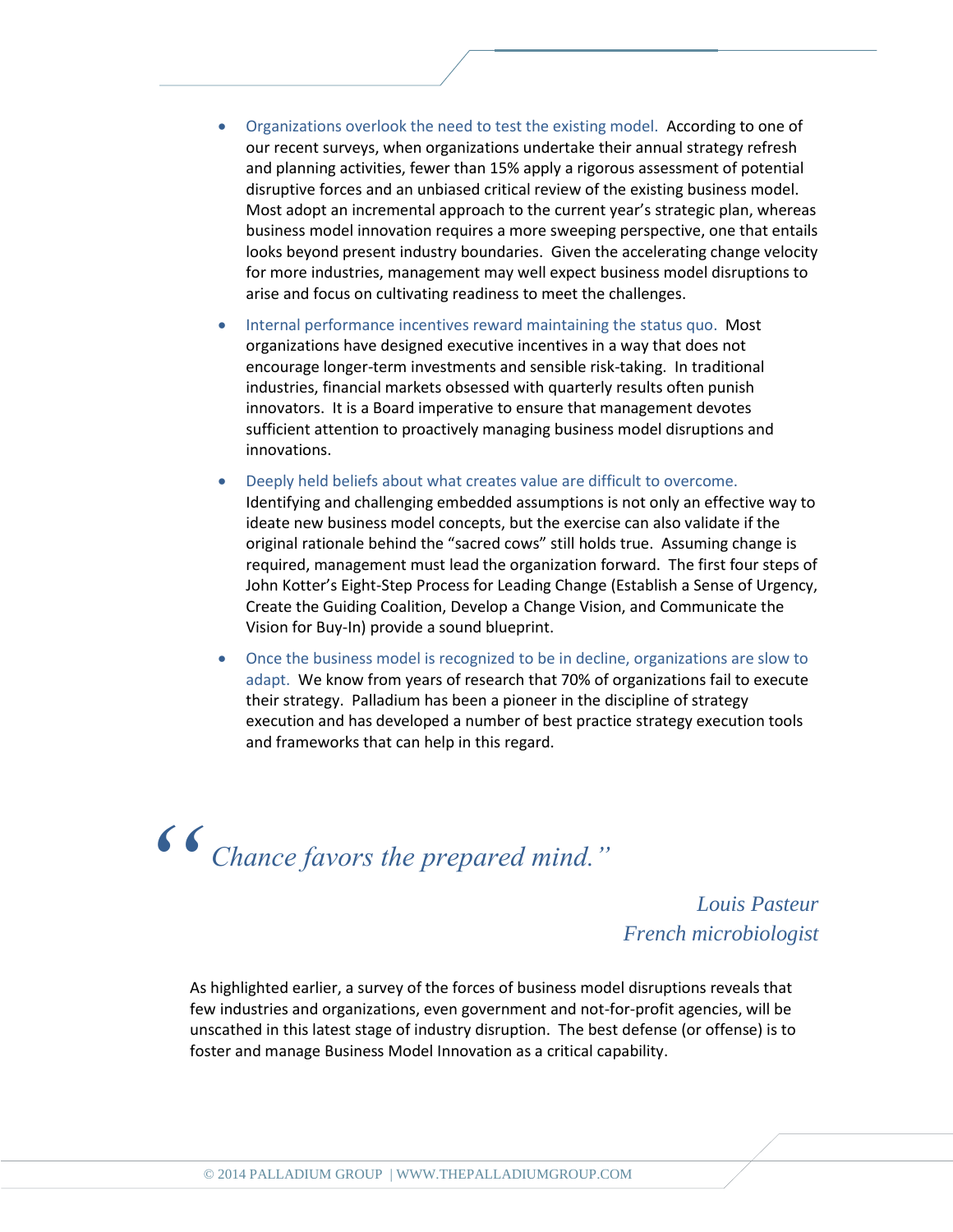Start by deepening the organization's knowledge of customers, non-customers, and disruptive trends in the immediate and adjacent industries. The perspective should be longer term than what is typically applied in new product or process innovation. Next, create and maintain a corporate entrepreneurial platform where the allocated staff is allowed to ideate, experiment, learn, and iterate, ideally while engaging and collaborating with external stakeholders. Managing this platform would require a different discipline than operating more established businesses, so the metrics and performance incentives must be realigned. Last, readiness, timeliness, and agility are key: the organization must invest in not just a single discrete model concept but rather a portfolio of business models. Not all models are expected to survive the development pipeline. A balanced portfolio approach, if soundly managed, will help the organization seed its future, capitalize on strategic opportunities, and mitigate the risks and timing of various disruptive forces. The principle of "strategic resilience" becomes more nuanced – less directed at upholding the existing business model at all cost and more about boosting enterprise readiness to augment or supplant it with potential alternatives.\*

#### **NEXT STEPS**

The *Tyrannosaurus rex* lived during the Cretaceous Period and was one of the largest and most fearsome creatures to ever roam the Earth. Its combination of mass, height, awesome bite, and speed meant it was an apex predator perfectly tuned for its ecosystem. However, the end of the Cretaceous Period was marked by massive volcanic eruptions, a catastrophic asteroid impact bringing on a lingering winter, and mass dying of plant species and herbivore preys. Unable to adapt to the new environment, T-rex's "competitive advantages" were of little use. Like all non-avian dinosaurs, it became extinct. Scientists believe this opened up niches for early mammals whose "life formula" was better able to accommodate the new world.

*It is not the strongest of the species that survives nor the most intelligent…it is the one that is most adaptable to change." "*

#### *Charles Darwin*

65 million years later, the quest for organizational survival and success does not seem to have changed much. The stability of every industry and sector will be punctuated by disruptive forces. Those most ready in planning and executing their business model innovations will not only survive but flourish.

 $\overline{a}$ 

© 2014 PALLADIUM GROUP [| WWW.THEPALLADIUMGROUP.COM](http://www.thepalladiumgroup.com/)

<sup>\*</sup>For further information on fostering innovation, the Palladium white paper *How to Imbed Innovation into Your Organizational Culture* is available for download at

[www.thepalladiumgroup.com/thoughtleadership.](http://www.thepalladiumgroup.com/thoughtleadership)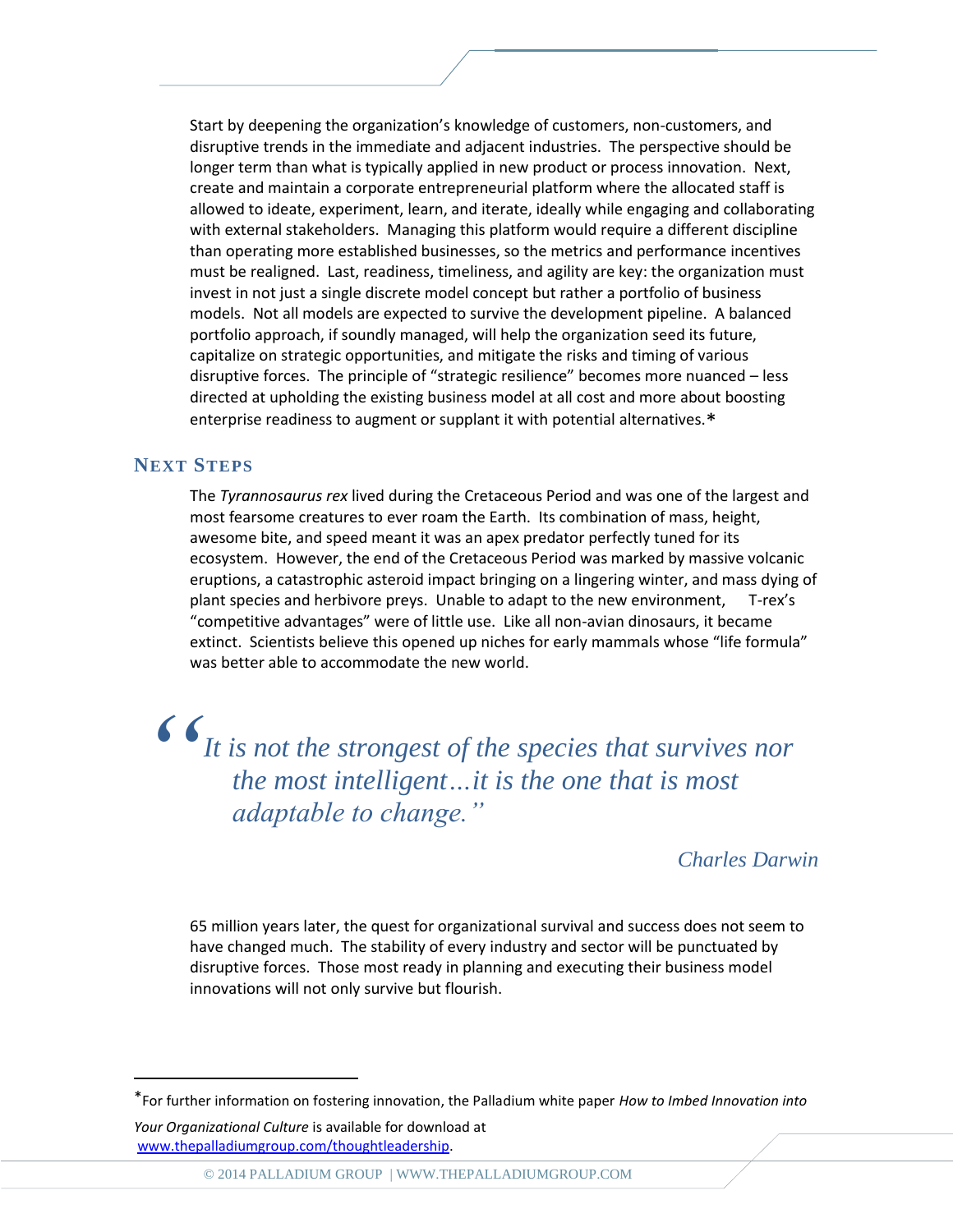We offer the following questions for executives to reflect upon in consideration for next steps:

- How does your organization currently allocate its budget across innovating in new products/services, process improvements, and business model(s)? Who in your organization, if anyone, champions BMI?
- What disruptive trends are pertinent to your industry? Have you evaluated their likelihood and impact? Has the evaluation informed your current strategy?
- What disruptions and new business models are emerging in adjacent industries or other geographies? Can your organization emulate aspects of these new business models to refresh or replace your current one?
- How well is your organization (or the industry overall) delivering on its value proposition to customers? Who are the non-customers and what existing or nascent alternatives might they have?
- If your organization were a greenfield market entrant with no legacy business model, how might you configure a business model to best compete in the industry? How might this hypothetical entrant capitalize on any vulnerability in your current model? Similarly, how might a brand champion or a low-cost leader from another industry exploit the dynamics and norms of your industry?
- How robust is your BMI capability? How well can you identify and evaluate potential disruptive trends? How well can you foster a platform for assigned staff to ideate, experiment, learn, and iterate business models with customers and stakeholders? Are you managing a portfolio of business models with a lifecycle approach?
- How readily can you transition the existing business model and implement a new one? What might the key internal and external barriers be?

Palladium has helped clients across a diverse range of industries, geographies, and corporate lifecycles rigorously think through and successfully tackle these issues. Let us help you employ Business Model Innovation for your ultimate and enduring competitive advantage.